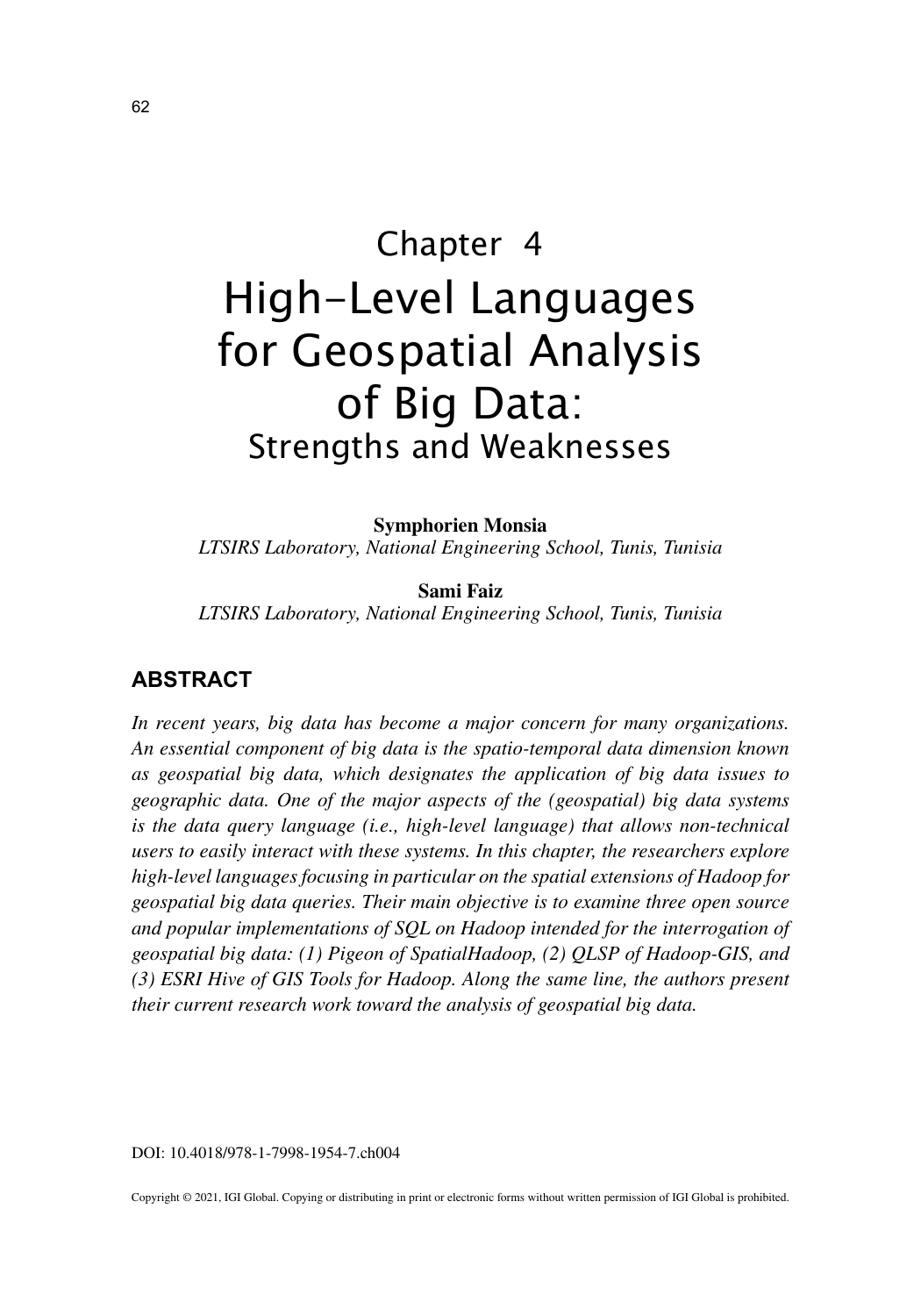#### **INTRODUCTION**

Over the last few years, mega-data or big data has become a major concern for many organizations. The term 'Big Data' refers to data sets that become so large that they become difficult to work with conventional database management systems. These massive data come from several sources among them the Web, sensor networks, satellites, drones, radars, cameras, connected devices (such as smartphones, tablets, etc.), geolocation practices and social networks (such as Twitter, Facebook, Google+, LinkedIn, etc.) online that bring together billions of users.

These phenomena considerably add to the challenges of big data for many organizations and have led to the emergence of Geospatial Big Data, which represents the application of big data issues to geographic data. Geospatial Big Data is therefore an essential component of the larger phenomenon of big data in that geographic data is an important part of the data collected and processed (Lee and Kang 2015). Franklin (1992) estimates that 80% of business data is geographic. An illustrative example is the LP DAAC (Land Processes Distributed Active Archive Center), an archive of terrestrial information originating from space borne sensors aboard NASA (National Aeronautics and Space Administration) satellites, which contains more than 1 petabyte of data and increases every day with new data.

This explosion of geographic data compels the community of researchers and developers of the geospatial domain to store and process them using traditional Big Data frameworks such as Spark (Zaharia et al., 2010), Flink (Carbone et al., 2015), MapReduce (Dean and Ghemawat 2004), Dryad (Isard et al., 2007), Hyracks (Borkar et al., 2011) and Hadoop (White 2015). Although these conventional Big Data systems can handle both geographic and non-geographic data, they display significantly lower performance compared to Geospatial Big Data processing. In fact, the only way to have Geospatial Big Data processed by traditional Big Data platforms is to either treat it as non-spatial data or to write a set of methods or functions as wrappers around existing non-spatial systems. However, doing so does not take any advantage of the properties of spatio-temporal data, which will lead to performance degradation (Eldawy and Mokbel 2016).

As a result, several extensions of traditional Big Data frameworks have emerged in recent years, many of which overcome this limitation by integrating geospatial functionality in a variety of ways among them HadoopGIS (Aji et al., 2013a,b), SpatialHadoop (Eldawy and Mokbel 2015), ESRI GIS Tools for Hadoop (Whitman et al., 2014), STARK (Hagedorn et al., 2017), SpatialSpark (You et al., 2015), GeoTrellis (Kini and Emanuele 2014), Simba (Xie et al., 2016), MD-HBase (Nishimura et al., 2013), GeoSpark (Yu et al., 2015), and GeoMesa (Hughes et al., 2015). In addition, some Geospatial Big Data frameworks are also implemented from-scratch among